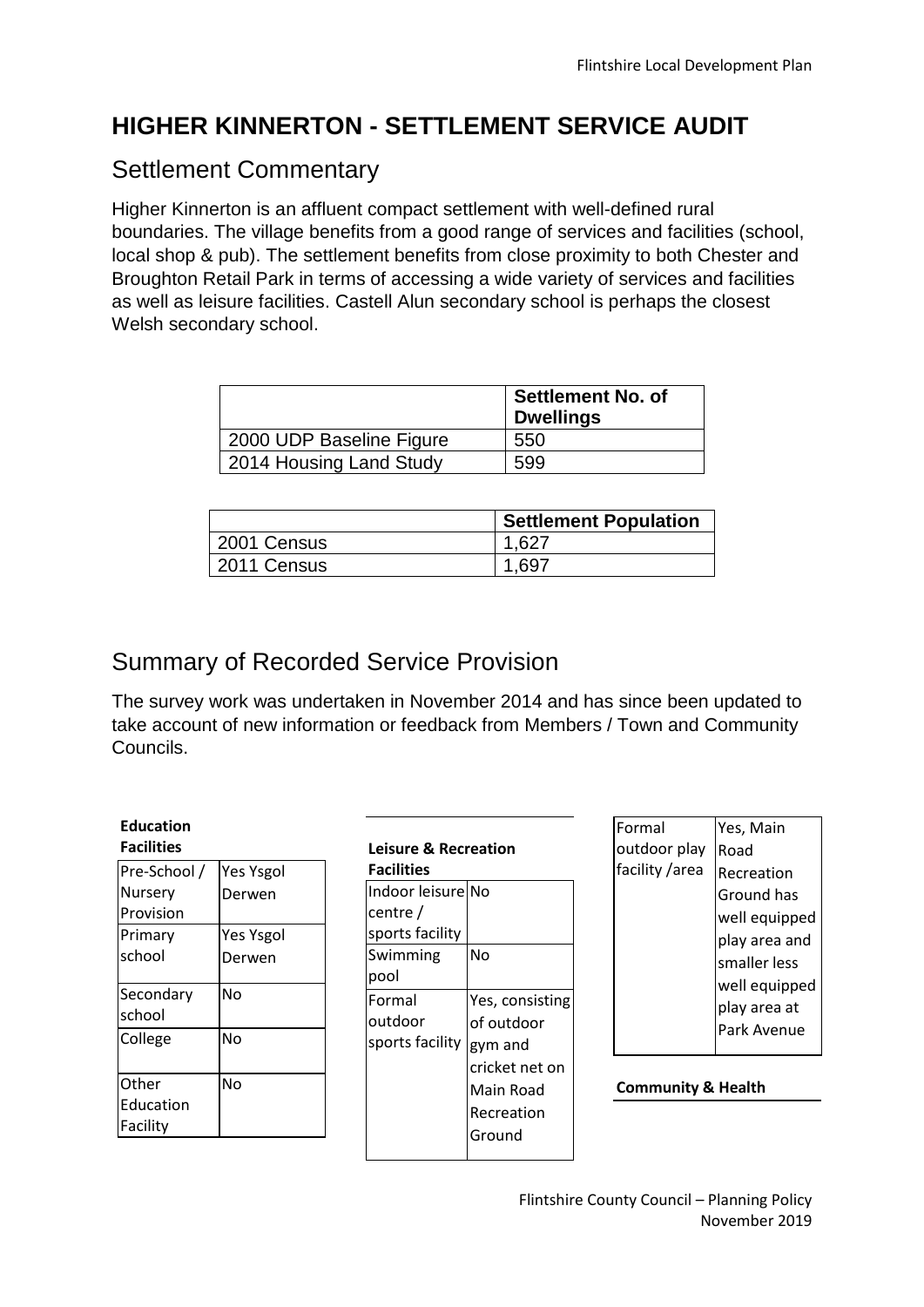| Community       | Yes,               |  |  |  |
|-----------------|--------------------|--|--|--|
| centre / hall   | Community          |  |  |  |
|                 | Hall, Main         |  |  |  |
|                 | <b>Road Scouts</b> |  |  |  |
|                 | Hall, Main         |  |  |  |
|                 | Road               |  |  |  |
| Civic offices / | <b>No</b>          |  |  |  |
| facility        |                    |  |  |  |
| Library         | No, mobile         |  |  |  |
|                 | library at         |  |  |  |
|                 | community          |  |  |  |
|                 | centre a           |  |  |  |
|                 | maximum of         |  |  |  |
|                 | twice per          |  |  |  |
|                 | month on a         |  |  |  |
|                 | Thursday           |  |  |  |
|                 | 2.15-4.00          |  |  |  |
| Hospital        | No                 |  |  |  |
|                 |                    |  |  |  |
| <b>Doctors</b>  | No                 |  |  |  |
| surgery         |                    |  |  |  |
| Dentist         | Nο                 |  |  |  |
| surgery         |                    |  |  |  |
| Pharmacy        | No                 |  |  |  |
| Place of        | Yes, All Saints    |  |  |  |
| worship         | <b>Church Main</b> |  |  |  |
|                 | Road               |  |  |  |
|                 |                    |  |  |  |

| Retail & Commercial<br>Related                   |                                                                                                          |  |  |  |  |
|--------------------------------------------------|----------------------------------------------------------------------------------------------------------|--|--|--|--|
| Supermarket                                      | Nο                                                                                                       |  |  |  |  |
| Non-food<br>retail units                         | Nο                                                                                                       |  |  |  |  |
| Convenience<br>shop                              | Yes, Premier<br>Shop                                                                                     |  |  |  |  |
| Other shops                                      | No                                                                                                       |  |  |  |  |
| Café / Take<br>away                              | No                                                                                                       |  |  |  |  |
| Bank/Building<br>Society                         | No                                                                                                       |  |  |  |  |
| <b>Free Standing</b><br>of a Bank -<br>Cashpoint | No                                                                                                       |  |  |  |  |
| <b>Public house</b><br>/ club /<br>restaurant    | Yes, the Royal<br>Oak, & the<br>Swan                                                                     |  |  |  |  |
| Post office                                      | Yes, limited to<br>3 hours a<br>week on a<br>Monday via<br>pop up<br>provision at<br>the Village<br>Hall |  |  |  |  |

| Post box                         | Yes |
|----------------------------------|-----|
| <b>Petrol Filling</b><br>Station | INo |

### **Employment**

| Employment Old School |               |  |  |
|-----------------------|---------------|--|--|
|                       | Offices, Main |  |  |
|                       | Road, Vacant  |  |  |

#### **Transport**

| Rail station                                       | No                                                                                                 |
|----------------------------------------------------|----------------------------------------------------------------------------------------------------|
| Bus station /<br>stop                              | Yes                                                                                                |
| <b>Bus service</b><br>frequency                    | Service runs<br>from<br>Caergwrle and<br><b>Broughton</b><br>Park every 2<br>hours on<br>week days |
| Cycle route                                        | No                                                                                                 |
| Access to<br>main highway access to A55<br>network | Yes, Easy                                                                                          |

### Broadband Provision

According to the latest OFCOM data (2013) Higher Kinnerton post codes (where data is available) have a median average broadband range of 4.5-7.5 megabytes per second at an average of 6mbps. Accordingly it is to be expected that broadband provision in Higher Kinnerton is poor and is constrained. This is likely to have a negative effect on the ability of local residents seeking to access online services such as banking, post office services or online shopping.

### Other Comments

None.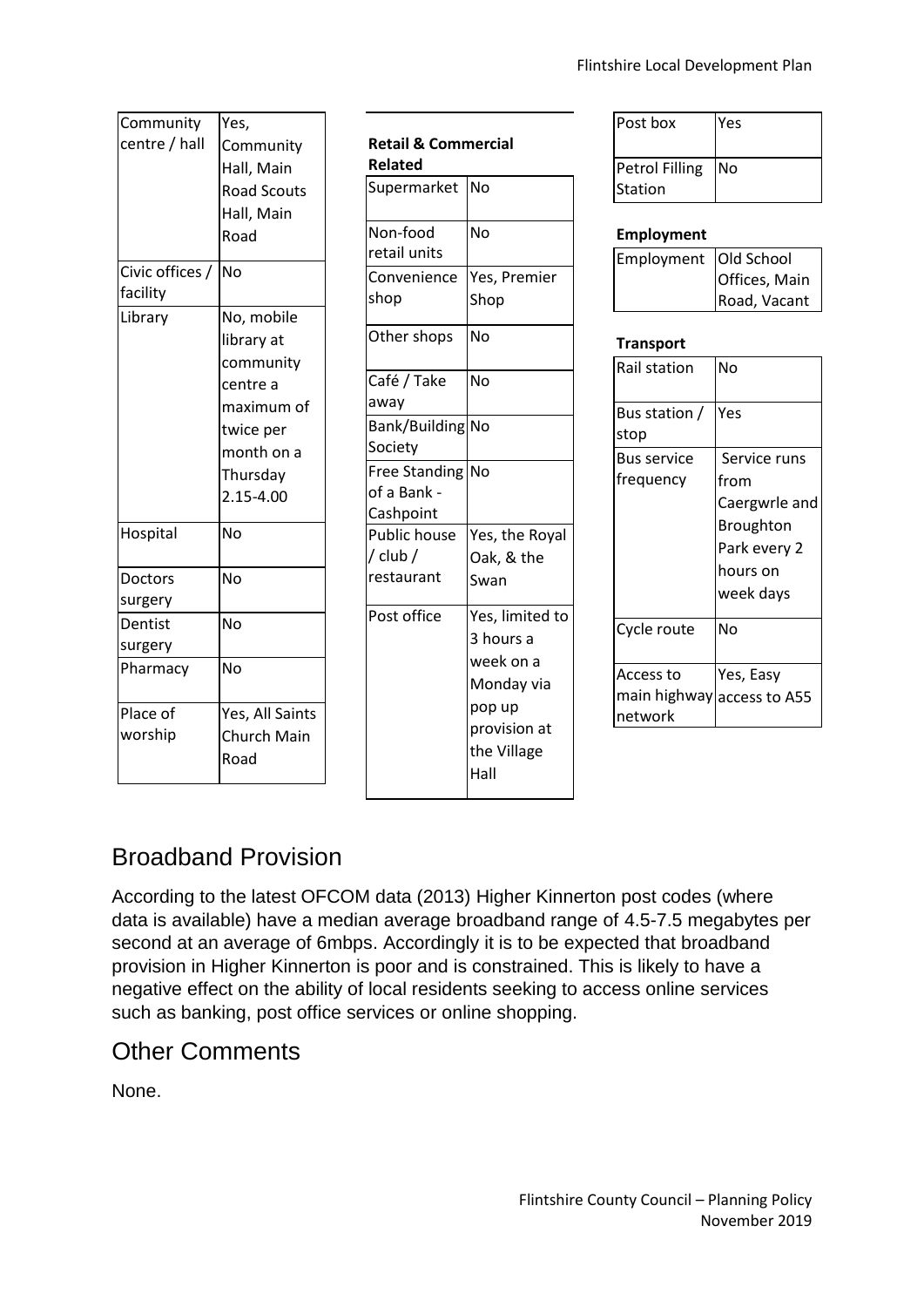## Previous Surveys of Service Provision

Comparison of previous survey data of Higher Kinnerton service provision with 2015 it would appear that there has been little change in service provision with the village.

| Year of Survey                  | Public<br>House | General<br>Shop | <b>PFS</b><br>and<br>Shop | Post<br>Office | Cashpoint | Health /<br>Medical<br>Facility | Community<br>Centre &<br>or other<br><b>Building</b> | Educational<br>Facility |
|---------------------------------|-----------------|-----------------|---------------------------|----------------|-----------|---------------------------------|------------------------------------------------------|-------------------------|
| 2000 (UDP Survey)               | 2               |                 |                           |                | na        |                                 | 2                                                    |                         |
| 2006 (Student<br>Survey)        | 2               |                 | -                         |                | na        |                                 | 2                                                    |                         |
| 2010 (Pub is the Hub<br>Survey) | 2               |                 | -                         |                |           |                                 |                                                      |                         |

### Mapping Service Provision

The service provision within the village has been mapped for illustrative purposes and is presented overleaf. As the image suggests service provision in Higher Kinnerton is very limited.

Please note the post office has closed